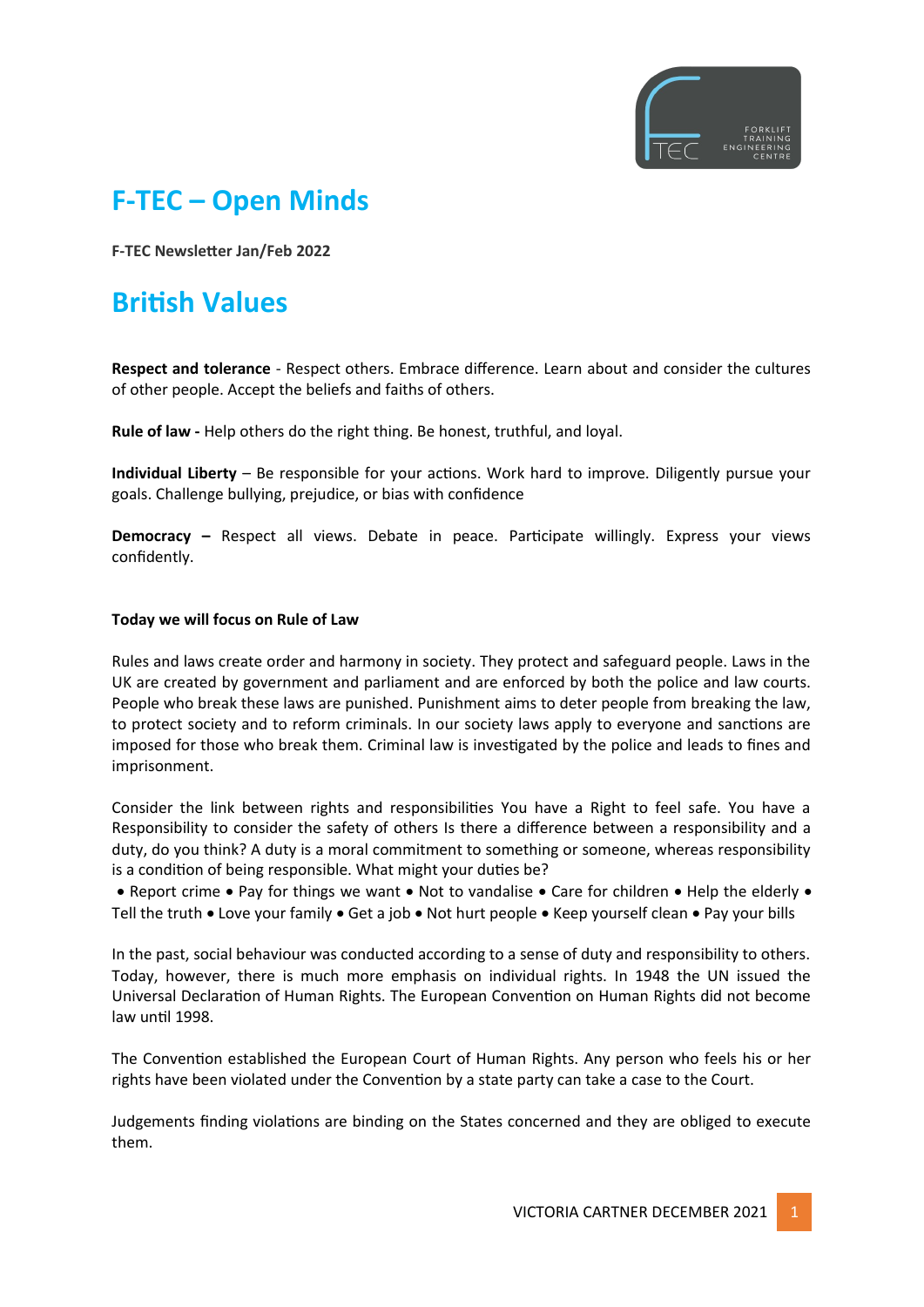

In 1945, after the horrors of World War II, an international organisation was established, the United Nations. It was dedicated to maintaining peace and security and to solving humanitarian problems.

In 1948, the UN developed a code of conduct for the protection of basic human rights, this is called the Universal Declaration of Human Rights.

#### **When human rights are ignored**



**(Segment taken from Davidson Training 2021)** 

# **Health and Safety**

**A police force says it has received 146 reports of spiking where the victims believe they were injected with a needle in the past two months.**

**The Police are urging all revellers celebrating Christmas to stay safe. The majority of needle spiking reports have come from women, but there have also been reports from men, the force said.**

- We are hearing in the press that YP (predominately females) are reporting that they have been needle spiked whilst in clubs and bars around the country.
- The effects of needle spiking will be similar to having a drink spiked substances used to needle spike someone could be any of the following (this is just some of the examples): GHB; Tranquilizers such as Valium, Rohypnol, Benzodiazepines and Ketamine.
- If you have been needle spiked you might feel a sharp scratch this could be anywhere on the body – YP have reported this has happened in their legs, hands, arms and back.
- If you think you have been needle spiked, it is important that you tell someone and go somewhere safe – do not leave the party/club/bar without telling anyone as you may pass out. Some substances can take affect very quickly (a matter of minutes).
- If you think you have been spiked (drink or needle) please seek medical attention immediately.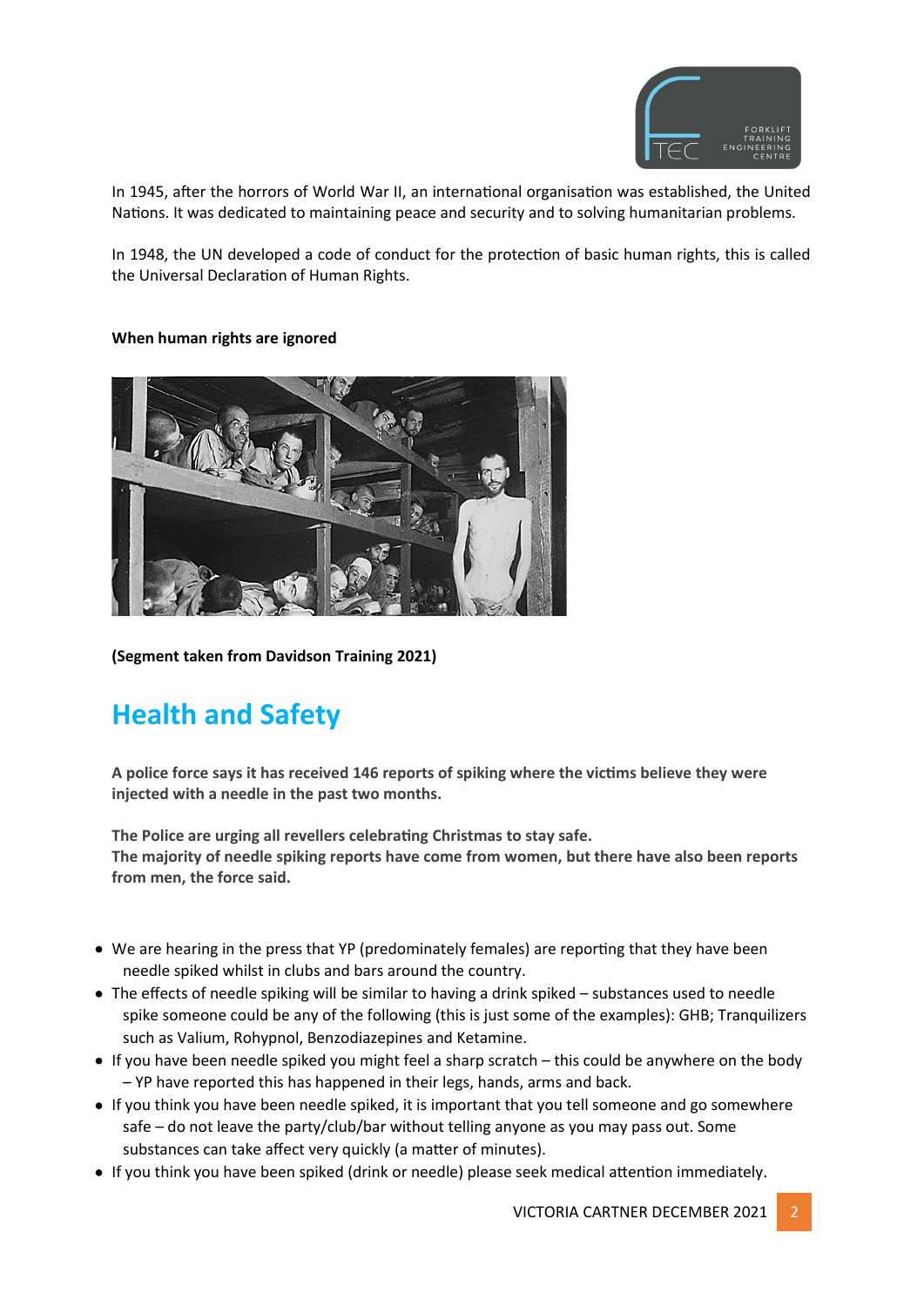

- Some substances will not be detectable after a short period of time, others such as Benzo's will be.
- The NHS website provides some guidelines on what to do if your skin has been punctured with a used needle - they advise to 'wash the wound using running water and plenty of soap', 'dry the wound and cover it with a waterproof plaster or dressing' and to not scrub the wound or suck any blood.
- When you go out take it in turns to have a sober friend who will look after the group.

If you think you have been a victim of needle spiking, please report it to the Police.

### *(Segment taken from MARP News Swindon Borough Council)*

# **Equality and Diversity**

#### **What is conversion therapy?**

Conversion therapy is any intervention that seeks to change a person's sexual orientation or gender identity. Conversion therapies work towards one goal, and that goal is to 'cure' someone from being lesbian, gay, bi, trans, ace, intersex and/or queer.

Conversion practices are one-directional: the intention is to get a person to change their sexual orientation or gender identity. This is the opposite of appropriate, affirming, and healthy therapy or counselling, which will support an individual who is exploring their sexual orientation or gender identity whatever the outcome may be.

A non-exhaustive list of such practices includes pseudo-scientific counselling sessions; being induced to ingest "purifying" substances; threatening a person with homelessness; corrective rape; being prayed over as a form of "healing"; and exorcisms.

LGBTQIA+ people don't need to be cured, and interventions that seek to make a person straight or cisgender can and do cause significant long-term harm to victims. Conversion practice is abuse, and it must be banned, in every setting and for everyone subjected to it.

Without a ban, conversion practices will continue to put our communities at risk of lifelong psychological damage. The National LGBT Survey 2018 found that 7% of LGBT+ people have been offered or undergone conversion therapy. Trans respondents were almost twice as likely to have undergone or been offered conversion therapy (13%), while asexual people were also at a higher risk of being offered or undergoing conversion therapy (10%).

It's still legal for LGBTQIA+ people in the UK to be subjected to conversion therapy. This harmful practice, which seeks to supress, "cure" or change a person's people's sexual orientation and/or gender identity, is taking place right now.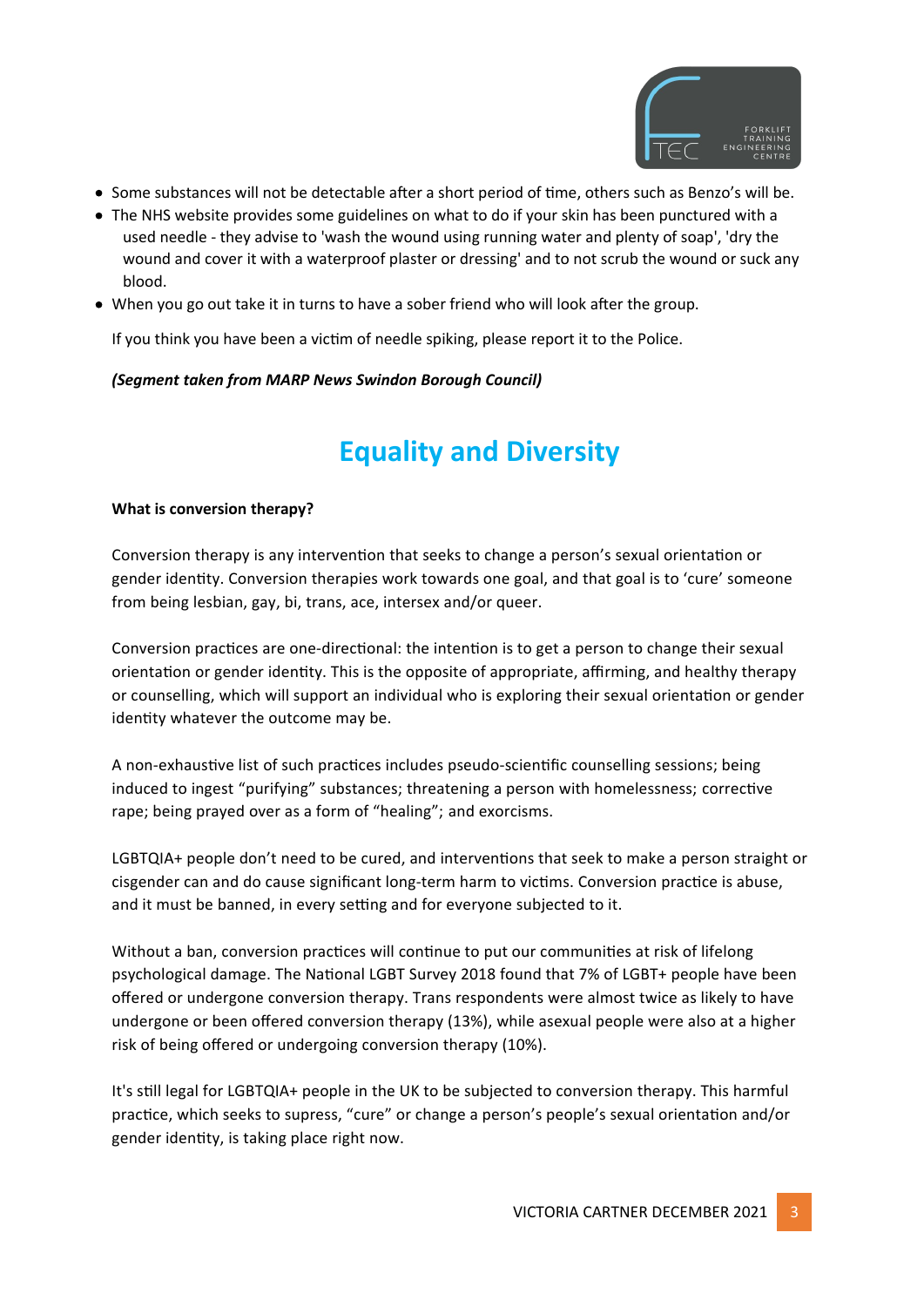

People are targeted in medical, psychiatric, psychological, religious, and cultural settings. These are places everyone should feel safe.

The UK Government has now published a consultation to find out what people think about this harmful practice. This is our chance to make sure the ban protects every LGBTQIA+ person from abuse.

For further information please click on the following link –

Everything you need to know about conversion therapy | Stonewall

**(Segment taken from Stonewall 2021)**

# **Mental Health and Wellbeing**

#### **What is youth Homelessness?**

Being homeless means not having a safe place to call home. We know many young people sleep rough every night, but there are thousands more sleeping on sofas, floors, night buses or with strangers. These are the "hidden homeless."

#### **The Causes of youth homelessness**

#### **Family Breakdown**

Relationship breakdown, usually between young people and their parents (or step parents) is a major cause of youth homelessness. Around six in 10 young people who come to Centrepoint say they had to leave home because of arguments, relationship breakdown or being told to leave.

#### **Physical and Mental Health**

Young people face a range of different, complex problems. More than a third have a mental health issue such as depression or anxiety, and another third are tackling issues with substance misuse. A similar amount need to improve their physical health.

#### **Exclusion from school**

Not being in education can make it far more difficult for young people to access help with problems at home or health issues. Missing out on formal education can also make it more difficult for them to move into work.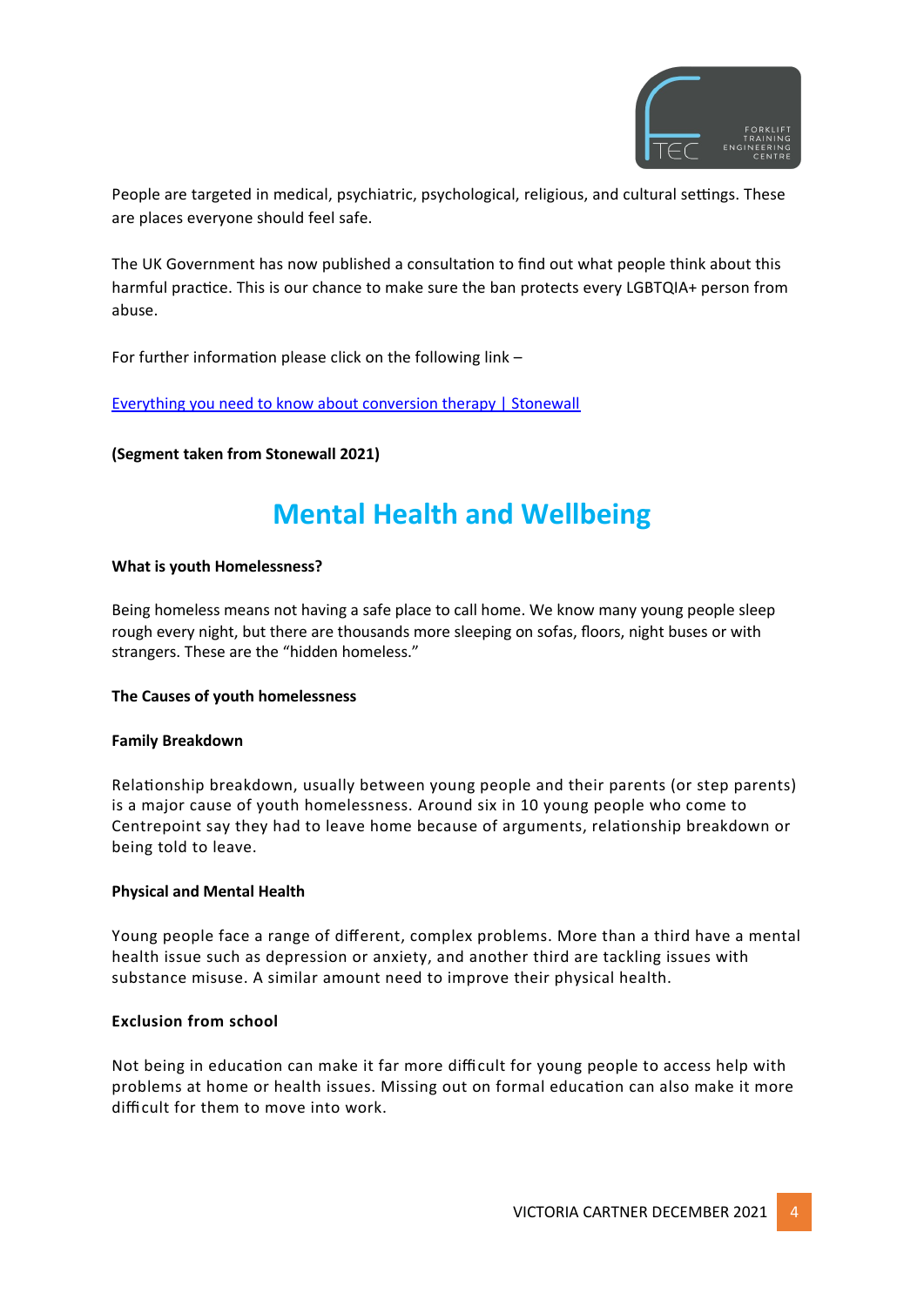

#### **Leaving Care**

Young people leaving care often have little choice but to deal with the challenges and responsibilities of living independently at a young age. Traumas faced in early life makes care leavers some of the most vulnerable young people in our communities.

#### **Refugees**

Young people who have come to the UK as unaccompanied minors, fleeing violence or persecution in their own country. After being granted asylum, young people sometimes find themselves with nowhere to go and end up on the streets.

#### **Gang Crime**

Homeless young people are often affected by gang-related problems. In some cases, it becomes too dangerous to stay in their local are, meaning they can end up homeless.

#### **The Impact of homelessness: Long-Term and life changing issues.**

Young people have different issues and needs to adults, so there are many reasons why they can be homeless. It's often because it's not safe for them to stay at home. Or family life has become too hard.

#### **At Risk and exhausted**

No home, no bed, no security, and no stability – being homeless is exhausting and affects every part of a vulnerable young person's life. No wonder they take risks to find somewhere to sleep.

#### **Mental Health**

The physical toll of sleeping outside is one issue but sleeping on a bus or ever-changing network of sofas and floors can be just as challenging. Mental health issues like depression, anxiety or anorexia are easily made worse under these conditions.

#### **Poor Health and nutrition**

Homeless young people often don't have access to enough affordable, nutritious food. 60% of young people in our services told us they had skipped meals, slept hungry and eaten less because they couldn't afford to eat.

#### **Finding a job**

Youth unemployment in the UK is still almost three times higher than the rest of the population. Getting into work is particularly tough for disadvantaged young people facing extra challenges in their lives.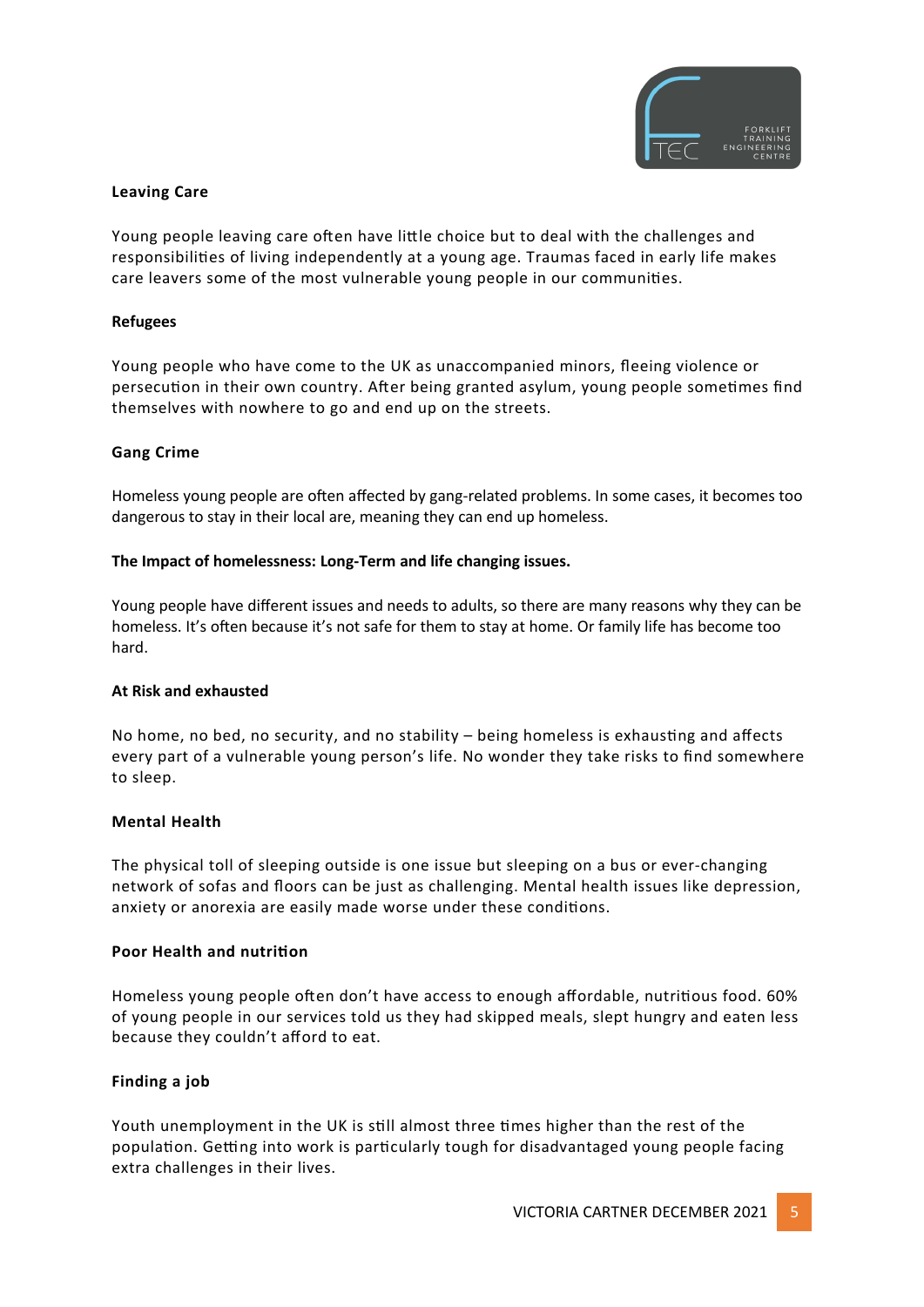

### **Disrupted Education**

A disrupted education is a common issue for homeless young people that drastically affects their chances of achieving qualifications, and without education or training, it's even harder to find sustainable employment.

### **Violence**

Young people out on the streets are often victims of assault or verbal abuse. These experiences, and fear of them, leave many young people feeling very vulnerable while rough sleeping.

### **Centrepoint is the UK's leading youth homelessness charity.**

**Homeless or at risk? Centrepoint are here for you. They offer advice to anyone aged 16 – 25. Call them for free on 0808 800 0661 Monday to Friday, 9am-5pm. They can also help people worried about a young person they know.** 

#### **Get expert housing advice**

Shelter helps people struggling with bad housing or homelessness through free advice, support, and legal services.

The charity also has a lot of housing-related information on its website offering practical advice on homelessness, housing benefit, council housing, private renting and much more.

- Shelter 0808 800 4444 (free number)
- **Shelter England**
- **Shelter Scotland**
- Phone or visit a Shelter Cymru [advice centre near you](https://sheltercymru.org.uk/get-advice/advice-near-you/)

#### Ben's Story: Homeless at Christmas | Centrepoint

#### *(Segment taken from Centrepoint & Shelter 2021)*

**Other useful numbers -**

#### **Legal advice**

- **Citizen's Advice** 03454 04 05 06
- **Asylum Advice UK** 0808 8010 503

#### **Health & wellbeing**

 **The Samaritans** - 116 123